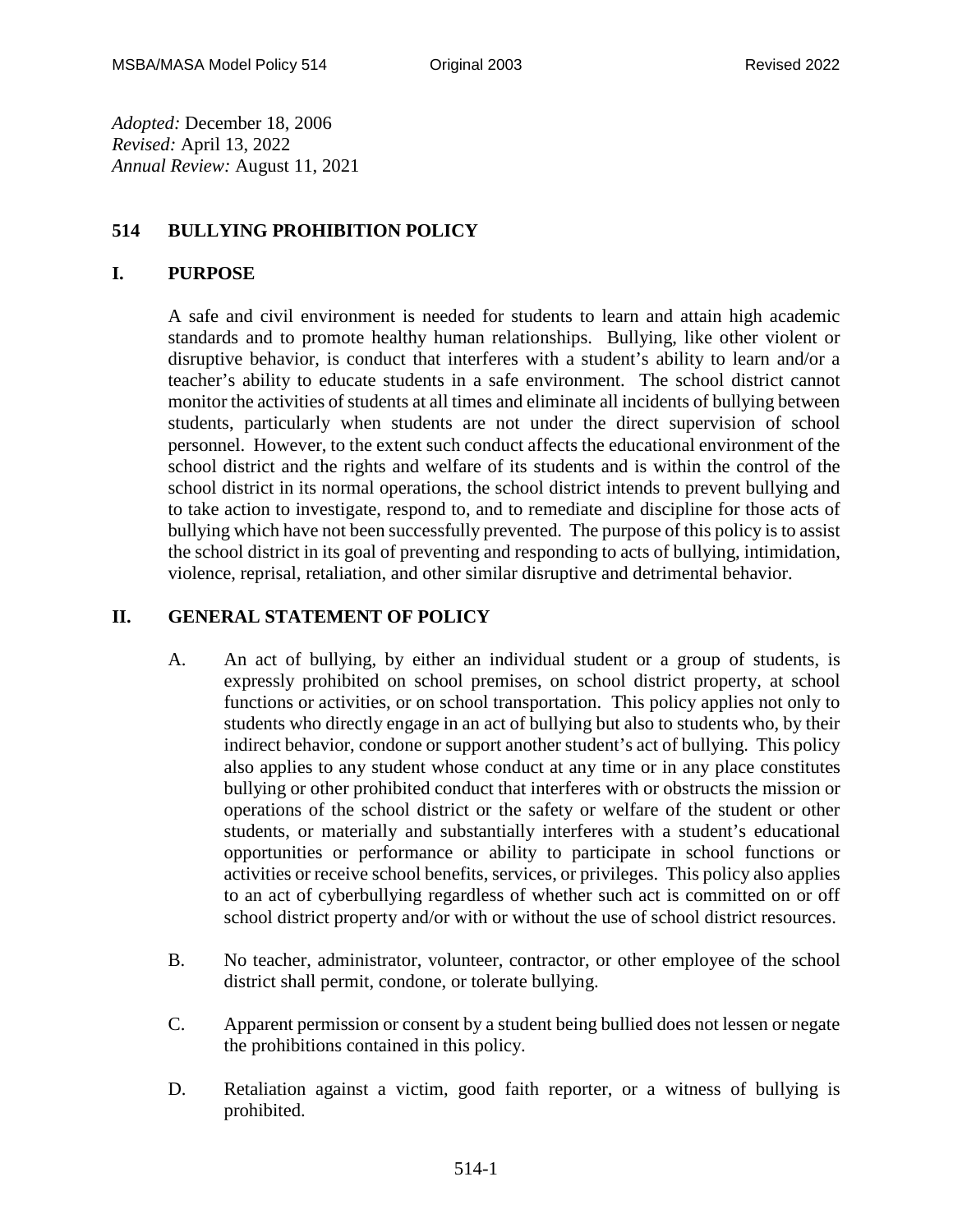- E. False accusations or reports of bullying against another student are prohibited.
- F. A person who engages in an act of bullying, reprisal, retaliation, or false reporting of bullying or permits, condones, or tolerates bullying shall be subject to discipline or other remedial responses for that act in accordance with the school district's policies and procedures, including the school district's discipline policy (See MSBA/MASA Model Policy 506). The school district may take into account the following factors:
	- 1. The developmental ages and maturity levels of the parties involved;
	- 2. The levels of harm, surrounding circumstances, and nature of the behavior;
	- 3. Past incidences or past or continuing patterns of behavior;
	- 4. The relationship between the parties involved; and
	- 5. The context in which the alleged incidents occurred.

Consequences for students who commit prohibited acts of bullying may range from remedial responses or positive behavioral interventions up to and including suspension and/or expulsion. The school district shall employ research-based developmentally appropriate best practices that include preventative and remedial measures and effective discipline for deterring violations of this policy, apply throughout the school district, and foster student, parent, and community participation.

Consequences for employees who permit, condone, or tolerate bullying or engage in an act of reprisal or intentional false reporting of bullying may result in disciplinary action up to and including termination or discharge.

Consequences for other individuals engaging in prohibited acts of bullying may include, but not be limited to, exclusion from school district property and events.

G. The school district will act to investigate all complaints of bullying reported to the school district and will discipline or take appropriate action against any student, teacher, administrator, volunteer, contractor, or other employee of the school district who is found to have violated this policy.

#### **III. DEFINITIONS**

For purposes of this policy, the definitions included in this section apply.

A. "Bullying" means intimidating, threatening, abusive, or harming conduct that is objectively offensive and: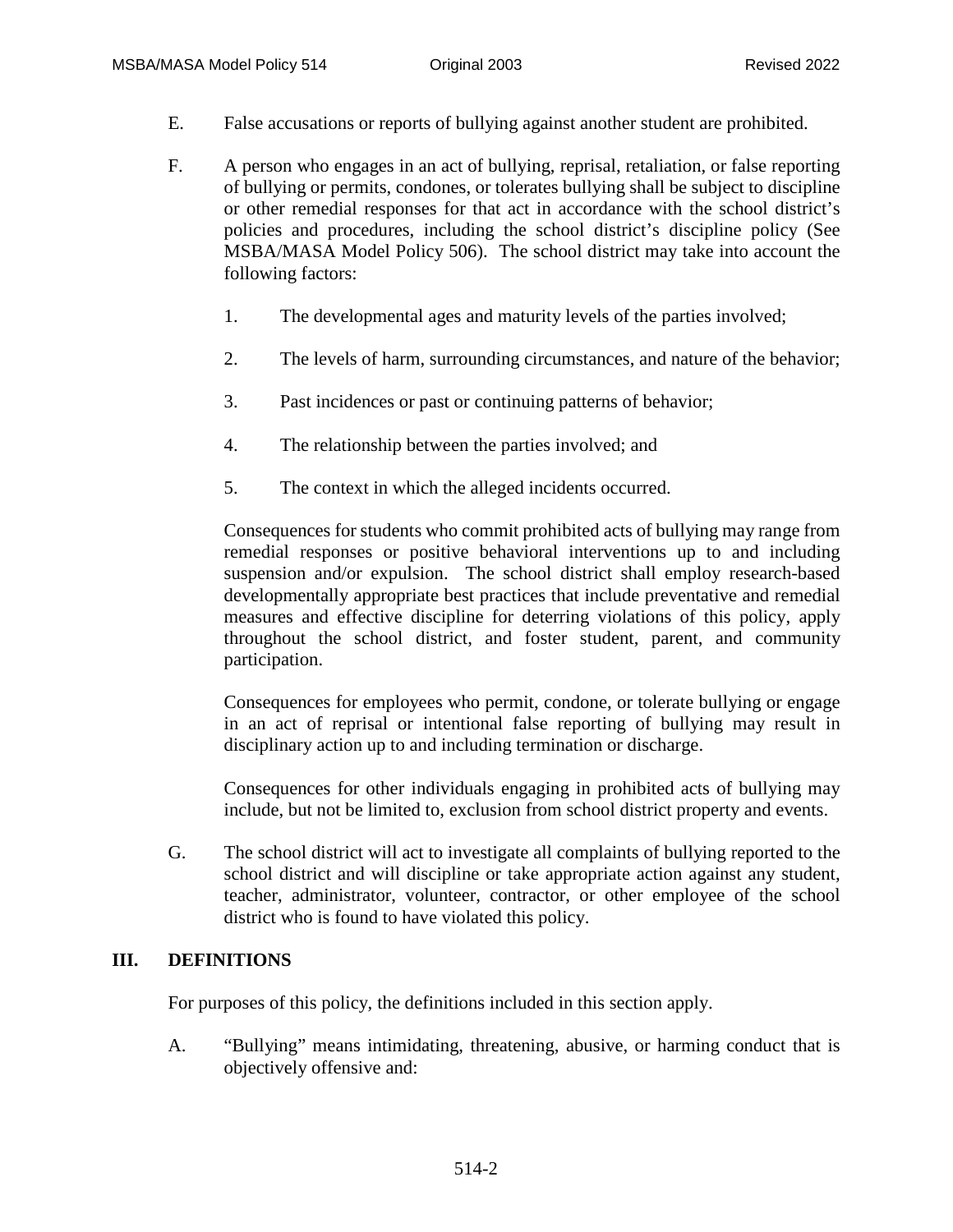- 1. an actual or perceived imbalance of power exists between the student engaging in the prohibited conduct and the target of the prohibited conduct, and the conduct is repeated or forms a pattern; or
- 2. materially and substantially interferes with a student's educational opportunities or performance or ability to participate in school functions or activities or receive school benefits, services, or privileges.

The term, "bullying," specifically includes cyberbullying as defined in this policy.

- B. "Cyberbullying" means bullying using technology or other electronic communication, including, but not limited to, a transfer of a sign, signal, writing, image, sound, or data, including a post on a social network Internet website or forum, transmitted through a computer, cell phone, or other electronic device. The term applies to prohibited conduct which occurs on school premises, on school district property, at school functions or activities, on school transportation, or on school computers, networks, forums, and mailing lists, or off school premises to the extent that it substantially and materially disrupts student learning or the school environment.
- C. "Immediately" means as soon as possible but in no event longer than 24 hours.
- D. "Intimidating, threatening, abusive, or harming conduct" means, but is not limited to, conduct that does the following:
	- 1. Causes physical harm to a student or a student's property or causes a student to be in reasonable fear of harm to person or property;
	- 2. Under Minnesota common law, violates a student's reasonable expectation of privacy, defames a student, or constitutes intentional infliction of emotional distress against a student; or
	- 3. Is directed at any student or students, including those based on a person's actual or perceived race, ethnicity, color, creed, religion, national origin, immigration status, sex, marital status, familial status, socioeconomic status, physical appearance, sexual orientation including gender identity and expression, academic status related to student performance, disability, or status with regard to public assistance, age, or any additional characteristic defined in the Minnesota Human Rights Act (MHRA). However, prohibited conduct need not be based on any particular characteristic defined in this paragraph or the MHRA.
- E. "On school premises, on school district property, at school functions or activities, or on school transportation" means all school district buildings, school grounds, and school property or property immediately adjacent to school grounds, school bus stops, school buses, school vehicles, school contracted vehicles, or any other vehicles approved for school district purposes, the area of entrance or departure from school grounds, premises, or events, and all school-related functions, school-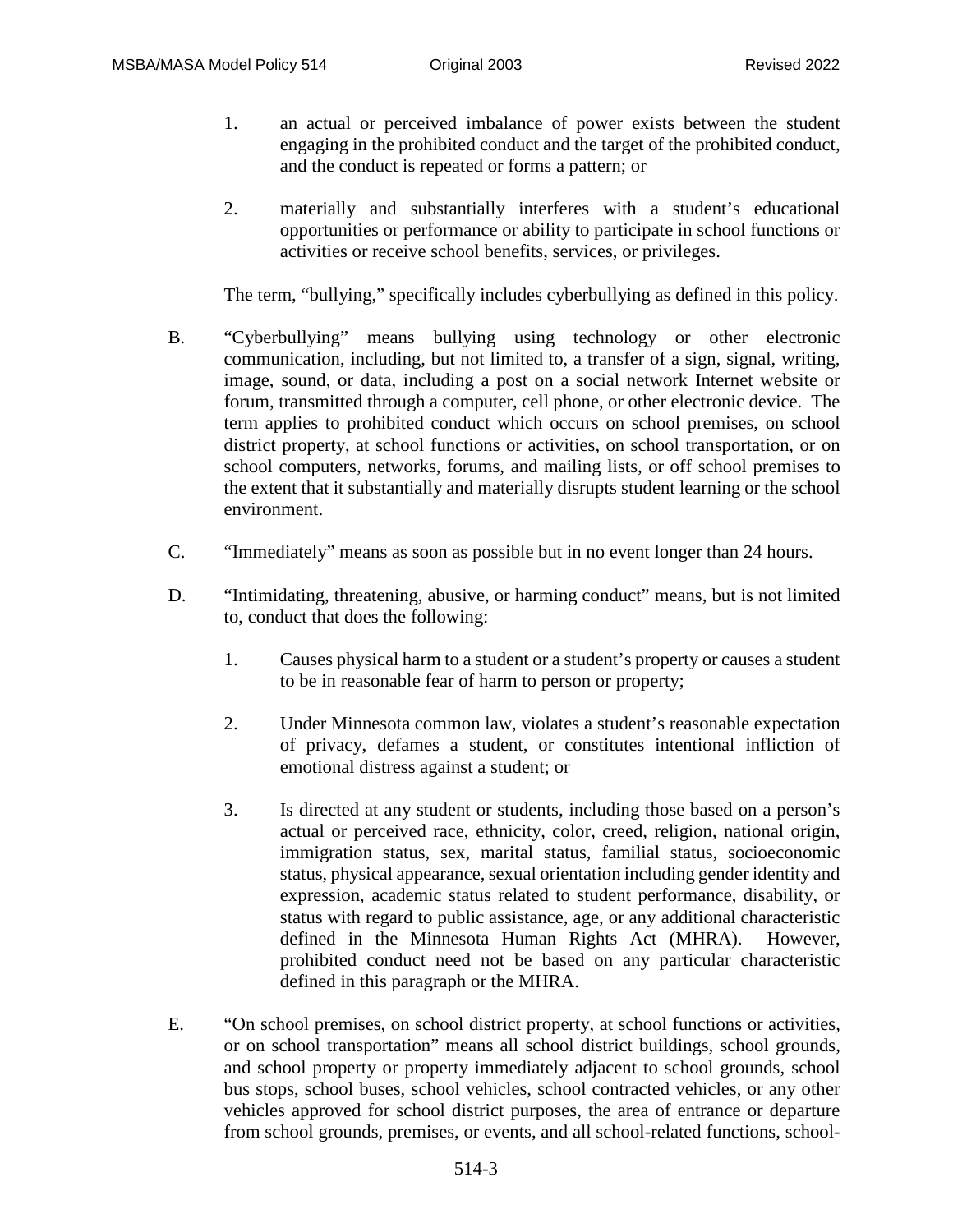sponsored activities, events, or trips. School district property also may mean a student's walking route to or from school for purposes of attending school or school-related functions, activities, or events. While prohibiting bullying at these locations and events, the school district does not represent that it will provide supervision or assume liability at these locations and events.

- F. "Prohibited conduct" means bullying or cyberbullying as defined in this policy or retaliation or reprisal for asserting, alleging, reporting, or providing information about such conduct or knowingly making a false report about bullying.
- G. "Remedial response" means a measure to stop and correct prohibited conduct, prevent prohibited conduct from recurring, and protect, support, and intervene on behalf of a student who is the target or victim of prohibited conduct.
- H. "Student" means a student enrolled in a public school or a charter school.

#### **IV. REPORTING PROCEDURE**

- A. Any person who believes he or she has been the target or victim of bullying or any person with knowledge or belief of conduct that may constitute bullying or prohibited conduct under this policy shall report the alleged acts immediately to an appropriate school district official designated by this policy. A person may report bullying anonymously. However, the school district may not rely solely on an anonymous report to determine discipline or other remedial responses.
- B. The school district encourages the reporting party or complainant to use the report form available from the principal or building supervisor of each building or available in the school district office, but oral reports shall be considered complaints as well.
- C. The building principal, the principal's designee, or the building supervisor (hereinafter the "building report taker") is the person responsible for receiving reports of bullying or other prohibited conduct at the building level. Any person may report bullying or other prohibited conduct directly to a school district human rights officer or the superintendent. If the complaint involves the building report taker, the complaint shall be made or filed directly with the superintendent or the school district human rights officer by the reporting party or complainant.

The building report taker shall ensure that this policy and its procedures, practices, consequences, and sanctions are fairly and fully implemented and shall serve as the primary contact on policy and procedural matters. The building report taker or a third party designated by the school district shall be responsible for the investigation. The building report taker shall provide information about available community resources to the target or victim of the bullying or other prohibited conduct, the perpetrator, and other affected individuals as appropriate.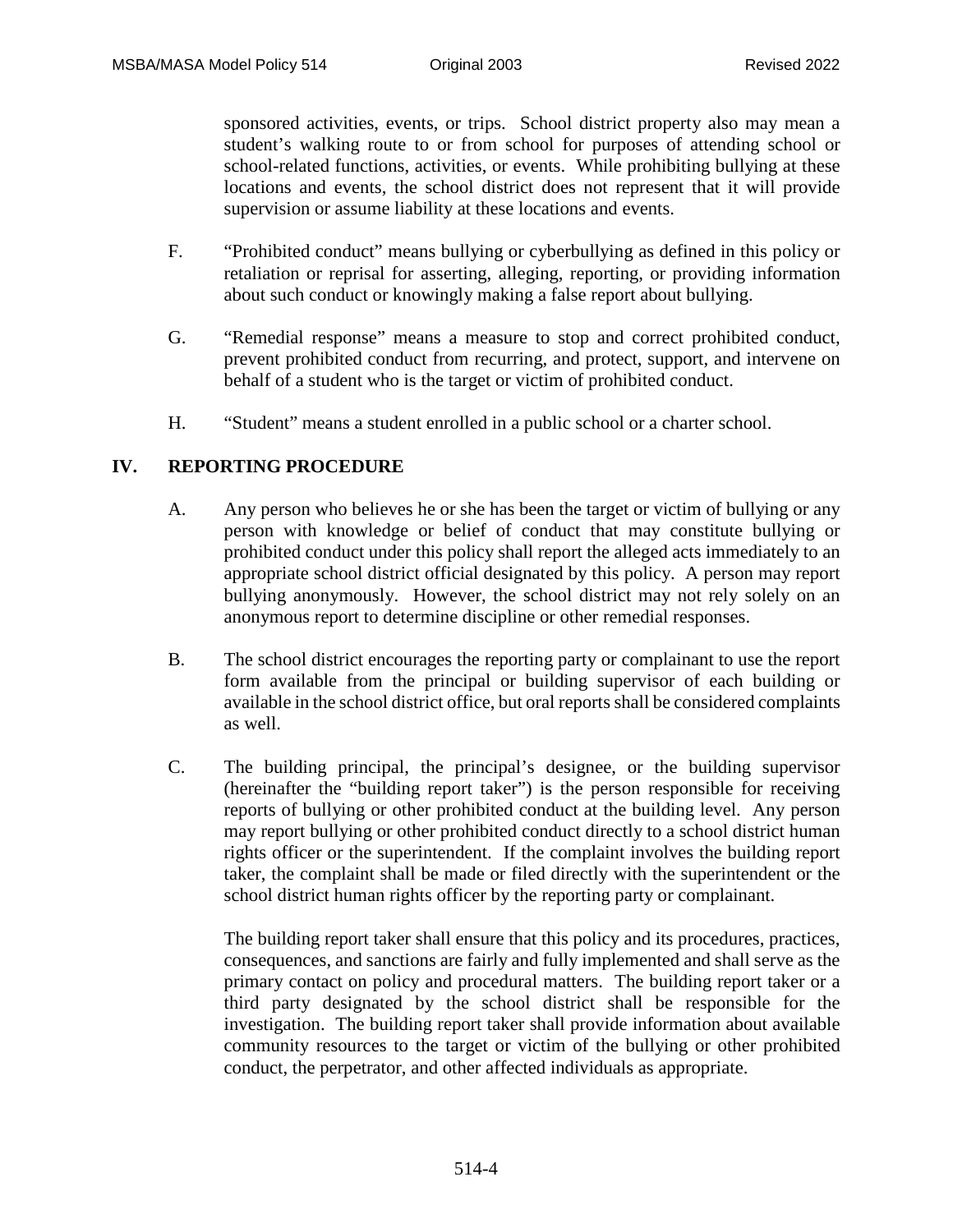- D. A teacher, school administrator, volunteer, contractor, or other school employee shall be particularly alert to possible situations, circumstances, or events that might include bullying. Any such person who witnesses, observes, receives a report of, or has other knowledge or belief of conduct that may constitute bullying or other prohibited conduct shall make reasonable efforts to address and resolve the bullying or prohibited conduct and shall inform the building report taker immediately. School district personnel who fail to inform the building report taker of conduct that may constitute bullying or other prohibited conduct or who fail to make reasonable efforts to address and resolve the bullying or prohibited conduct in a timely manner may be subject to disciplinary action.
- E. Reports of bullying or other prohibited conduct are classified as private educational and/or personnel data and/or confidential investigative data and will not be disclosed except as permitted by law. The building report taker, in conjunction with the responsible authority, shall be responsible for keeping and regulating access to any report of bullying and the record of any resulting investigation.
- F. Submission of a good faith complaint or report of bullying or other prohibited conduct will not affect the complainant's or reporter's future employment, grades, work assignments, or educational or work environment.
- G. The school district will respect the privacy of the complainant(s), the individual(s) against whom the complaint is filed, and the witnesses as much as possible, consistent with the school district's obligation to investigate, take appropriate action, and comply with any legal disclosure obligations.

#### **V. SCHOOL DISTRICT ACTION**

- A. Within three days of the receipt of a complaint or report of bullying or other prohibited conduct, the school district shall undertake or authorize an investigation by the building report taker or a third party designated by the school district.
- B. The building report taker or other appropriate school district officials may take immediate steps, at their discretion, to protect the target or victim of the bullying or other prohibited conduct, the complainant, the reporter, and students or others, pending completion of an investigation of the bullying or other prohibited conduct, consistent with applicable law.
- C. The alleged perpetrator of the bullying or other prohibited conduct shall be allowed the opportunity to present a defense during the investigation or prior to the imposition of discipline or other remedial responses.
- D. Upon completion of an investigation that determines that bullying or other prohibited conduct has occurred, the school district will take appropriate action. Such action may include, but is not limited to, warning, suspension, exclusion, expulsion, transfer, remediation, termination, or discharge. Disciplinary consequences will be sufficiently severe to try to deter violations and to appropriately discipline prohibited conduct. Remedial responses to the bullying or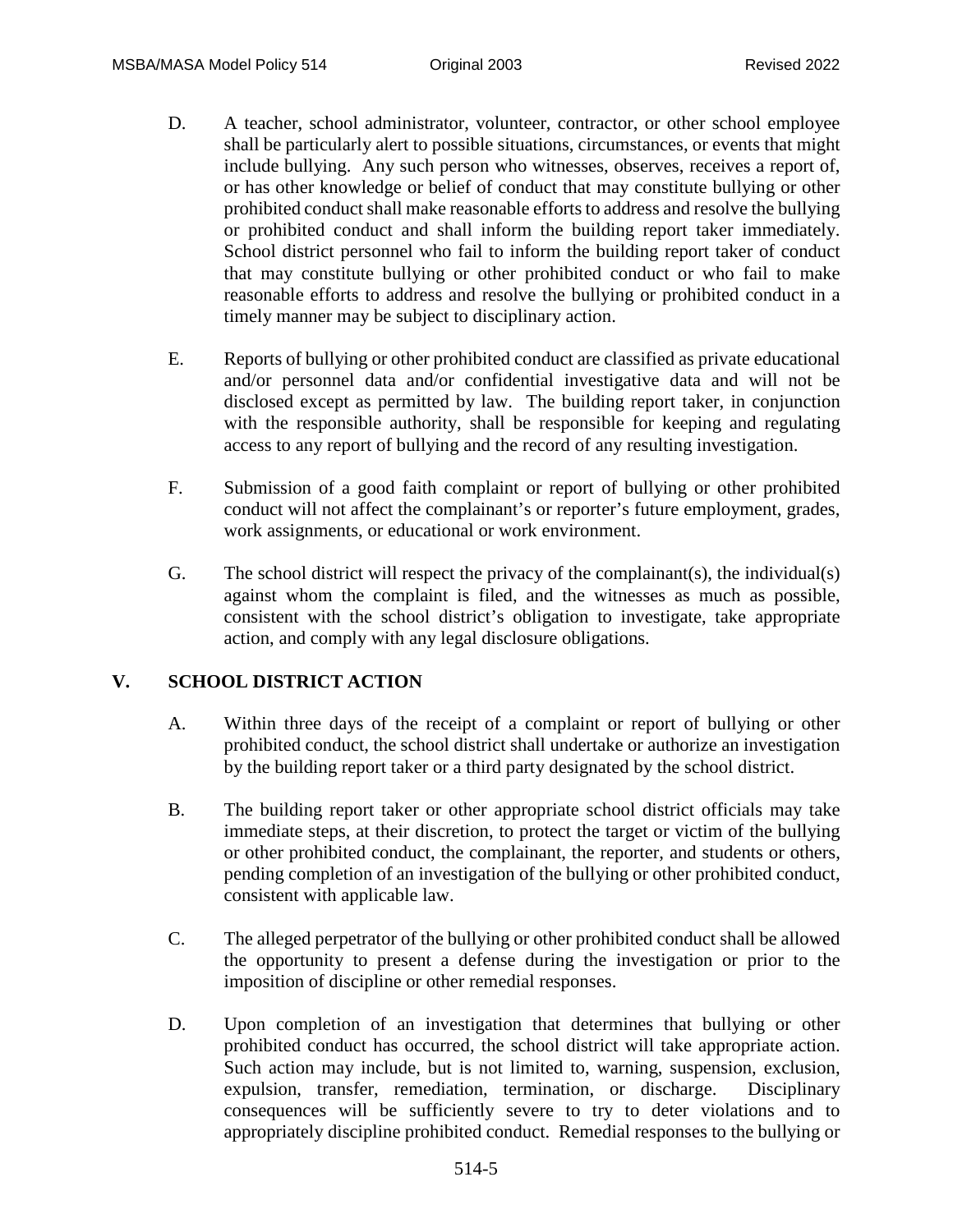other prohibited conduct shall be tailored to the particular incident and nature of the conduct and shall take into account the factors specified in Section II.F. of this policy. School district action taken for violation of this policy will be consistent with the requirements of applicable collective bargaining agreements; applicable statutory authority, including the Minnesota Pupil Fair Dismissal Act; the student discipline policy (See MSBA/MASA Model Policy 506) and other applicable school district policies; and applicable regulations.

- E. The school district is not authorized to disclose to a victim private educational or personnel data regarding an alleged perpetrator who is a student or employee of the school district. School officials will notify the parent(s) or guardian(s) of students who are targets of bullying or other prohibited conduct and the parent(s) or guardian(s) of alleged perpetrators of bullying or other prohibited conduct who have been involved in a reported and confirmed bullying incident of the remedial or disciplinary action taken, to the extent permitted by law.
- F. In order to prevent or respond to bullying or other prohibited conduct committed by or directed against a child with a disability, the school district shall, when determined appropriate by the child's individualized education program (IEP) team or Section 504 team, allow the child's IEP or Section 504 plan to be drafted to address the skills and proficiencies the child needs as a result of the child's disability to allow the child to respond to or not to engage in bullying or other prohibited conduct.

## **VI. RETALIATION OR REPRISAL**

The school district will discipline or take appropriate action against any student, teacher, administrator, volunteer, contractor, or other employee of the school district who commits an act of reprisal or who retaliates against any person who asserts, alleges, or makes a good faith report of alleged bullying or prohibited conduct, who provides information about bullying or prohibited conduct, who testifies, assists, or participates in an investigation of alleged bullying or prohibited conduct, or who testifies, assists, or participates in a proceeding or hearing relating to such bullying or prohibited conduct. Retaliation includes, but is not limited to, any form of intimidation, reprisal, harassment, or intentional disparate treatment. Disciplinary consequences will be sufficiently severe to deter violations and to appropriately discipline the individual(s) who engaged in the prohibited conduct. Remedial responses to the prohibited conduct shall be tailored to the particular incident and nature of the conduct and shall take into account the factors specified in Section II.F. of this policy.

#### **VII. TRAINING AND EDUCATION**

A. The school district shall discuss this policy with school personnel and volunteers and provide appropriate training to school district personnel regarding this policy. The school district shall establish a training cycle for school personnel to occur during a period not to exceed every three school years. Newly employed school personnel must receive the training within the first year of their employment with the school district. The school district or a school administrator may accelerate the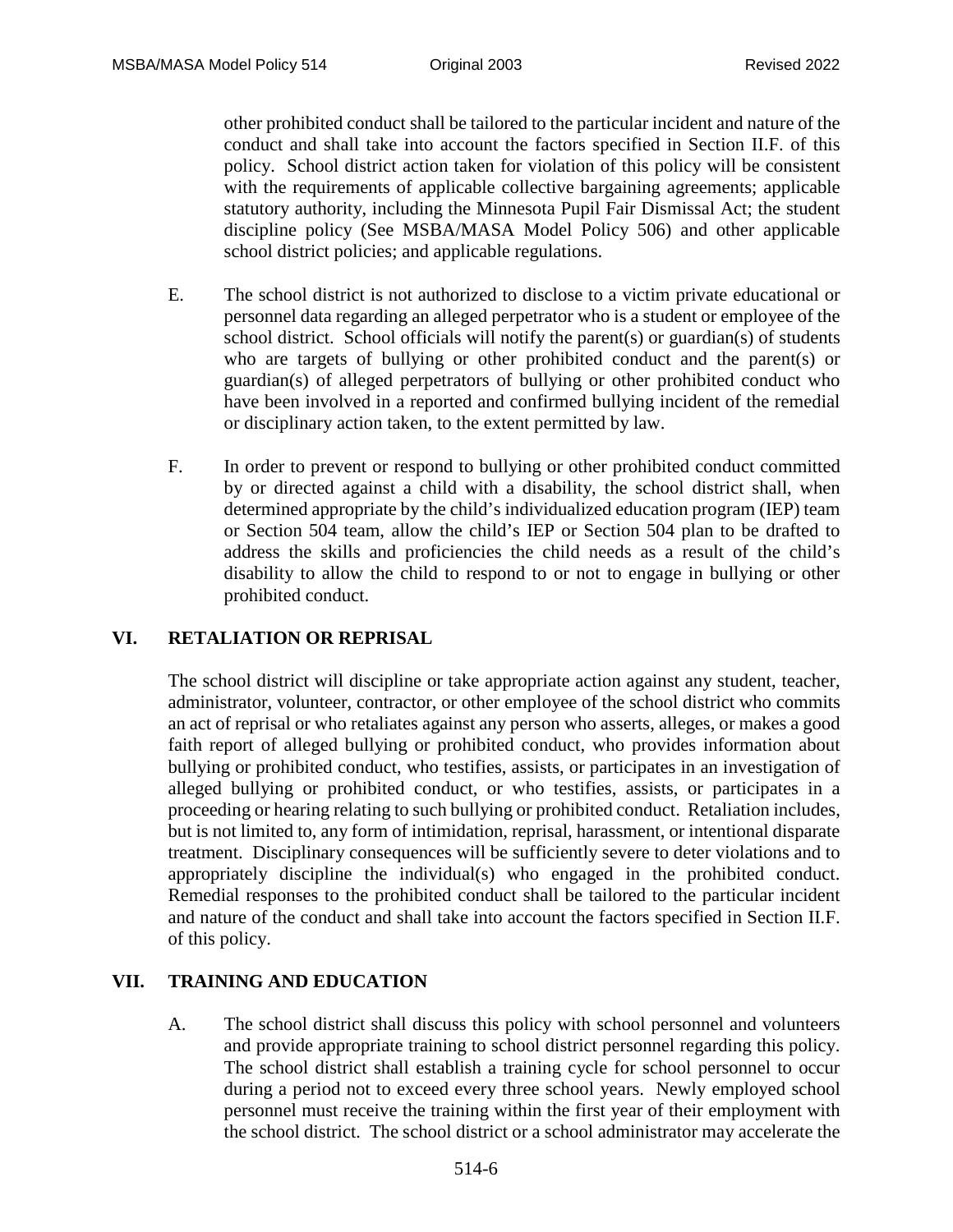training cycle or provide additional training based on a particular need or circumstance. This policy shall be included in employee handbooks, training materials, and publications on school rules, procedures, and standards of conduct, which materials shall also be used to publicize this policy.

- B. The school district shall require ongoing professional development, consistent with Minnesota Statutes section 122A.60, to build the skills of all school personnel who regularly interact with students to identify, prevent, and appropriately address bullying and other prohibited conduct. Such professional development includes, but is not limited to, the following:
	- 1. Developmentally appropriate strategies both to prevent and to immediately and effectively intervene to stop prohibited conduct;
	- 2. The complex dynamics affecting a perpetrator, target, and witnesses to prohibited conduct;
	- 3. Research on prohibited conduct, including specific categories of students at risk for perpetrating or being the target or victim of bullying or other prohibited conduct in school;
	- 4. The incidence and nature of cyberbullying; and
	- 5. Internet safety and cyberbullying.
- C. The school district annually will provide education and information to students regarding bullying, including information regarding this school district policy prohibiting bullying, the harmful effects of bullying, and other applicable initiatives to prevent bullying and other prohibited conduct.
- D. The administration of the school district is directed to implement programs and other initiatives to prevent bullying, to respond to bullying in a manner that does not stigmatize the target or victim, and to make resources or referrals to resources available to targets or victims of bullying.
- E. The administration is encouraged to provide developmentally appropriate instruction and is directed to review programmatic instruction to determine if adjustments are necessary to help students identify and prevent or reduce bullying and other prohibited conduct, to value diversity in school and society, to develop and improve students' knowledge and skills for solving problems, managing conflict, engaging in civil discourse, and recognizing, responding to, and reporting bullying or other prohibited conduct, and to make effective prevention and intervention programs available to students.

The administration must establish strategies for creating a positive school climate and use evidence-based social-emotional learning to prevent and reduce discrimination and other improper conduct.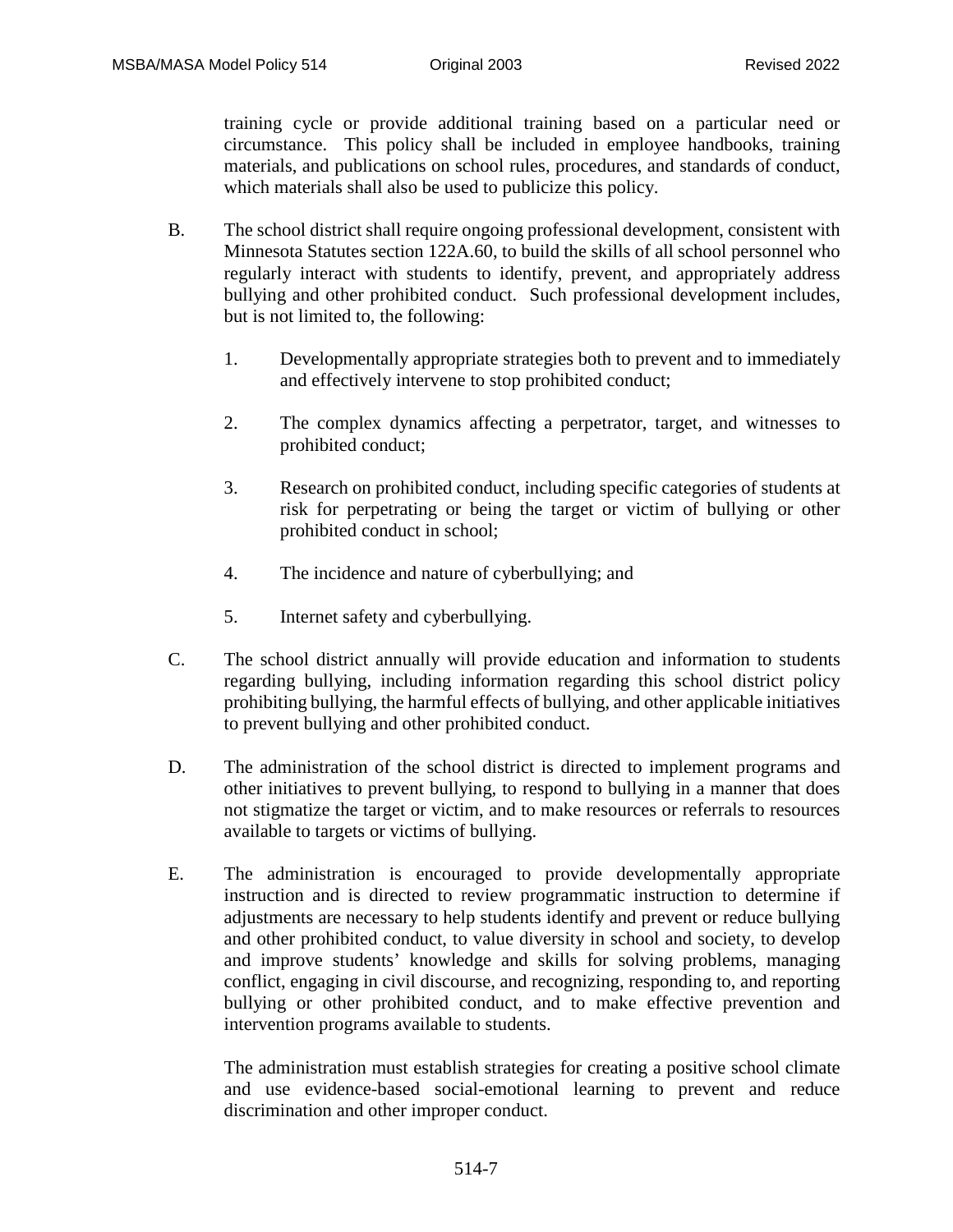The administration is encouraged, to the extent practicable, to take such actions as it may deem appropriate to accomplish the following:

- 1. Engage all students in creating a safe and supportive school environment;
- 2. Partner with parents and other community members to develop and implement prevention and intervention programs;
- 3. Engage all students and adults in integrating education, intervention, and other remedial responses into the school environment;
- 4. Train student bystanders to intervene in and report incidents of bullying and other prohibited conduct to the schools' primary contact person;
- 5. Teach students to advocate for themselves and others;
- 6. Prevent inappropriate referrals to special education of students who may engage in bullying or other prohibited conduct; and
- 7. Foster student collaborations that, in turn, foster a safe and supportive school climate.
- F. The school district may implement violence prevention and character development education programs to prevent or reduce policy violations. Such programs may offer instruction on character education including, but not limited to, character qualities such as attentiveness, truthfulness, respect for authority, diligence, gratefulness, self-discipline, patience, forgiveness, respect for others, peacemaking, and resourcefulness.
- G. The school district shall inform affected students and their parents of rights they may have under state and federal data practices laws to obtain access to data related to an incident and their right to contest the accuracy or completeness of the data. The school district may accomplish this requirement by inclusion of all or applicable parts of its protection and privacy of pupil records policy (See MSBA/MASA Model Policy 515) in the student handbook.

## **VIII. NOTICE**

- A. The school district will give annual notice of this policy to students, parents or guardians, and staff, and this policy shall appear in the student handbook.
- B. This policy or a summary thereof must be conspicuously posted in the administrative offices of the school district and the office of each school.
- C. This policy must be given to each school employee and independent contractor who regularly interacts with students at the time of initial employment with the school district.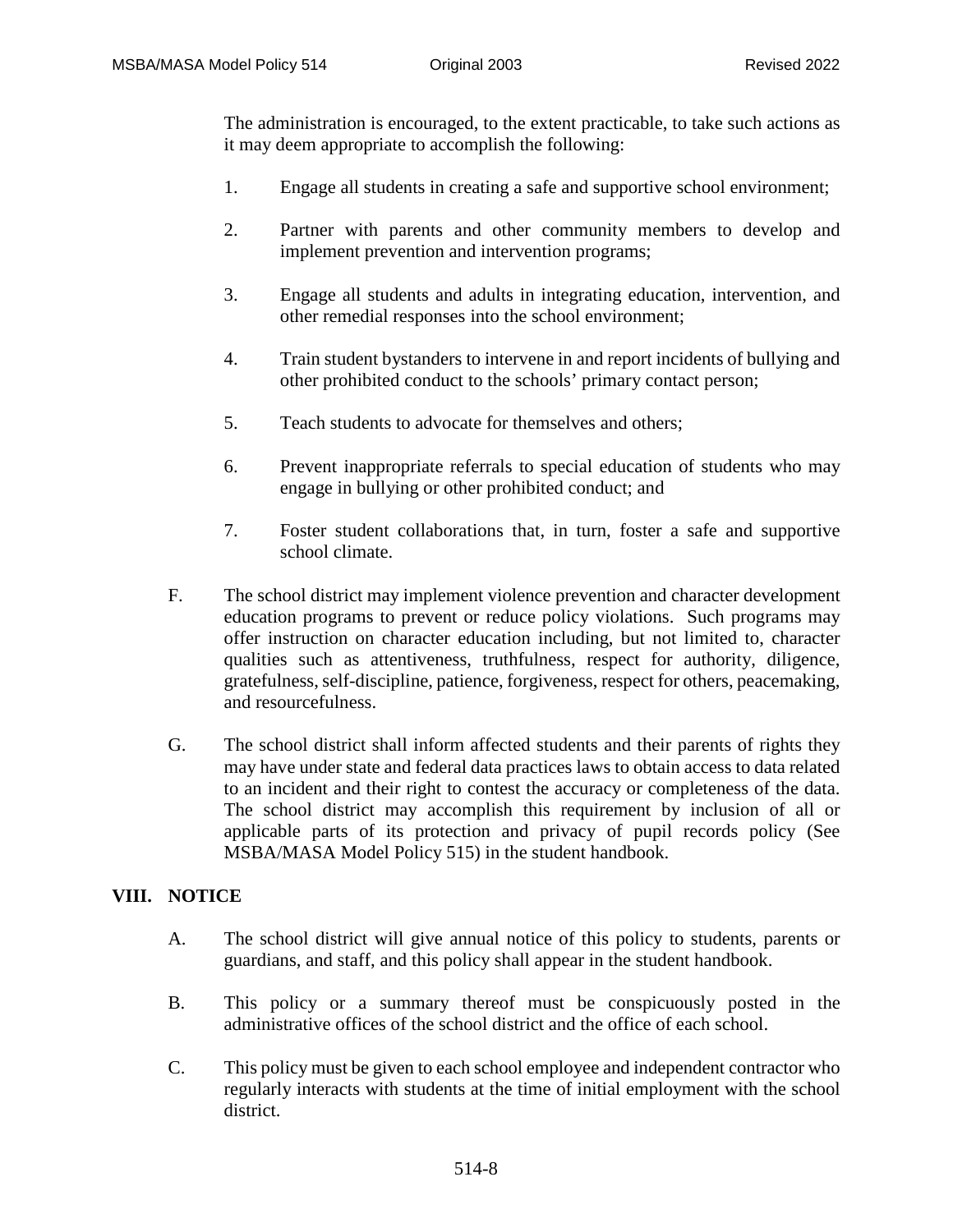- D. Notice of the rights and responsibilities of students and their parents under this policy must be included in the student discipline policy (See MSBA/MASA Model Policy 506) distributed to parents at the beginning of each school year.
- E. This policy shall be available to all parents and other school community members in an electronic format in the language appearing on the school district's or a school's website.
- F. The school district shall provide an electronic copy of its most recently amended policy to the Commissioner of Education.

# **IX. POLICY REVIEW**

To the extent practicable, the school board shall, on a cycle consistent with other school district policies, review and revise this policy. The policy shall be made consistent with Minn. Stat. § 121A.031 and other applicable law. Revisions shall be made in consultation with students, parents, and community organizations.

| <b>Legal References:</b> | Minn. Stat. Ch. 13 (Minnesota Government Data Practices Act)<br>Minn. Stat. § 120A.05, Subds. 9, 11, 13, and 17 (Definition of Public<br>School)<br>Minn. Stat. § 120B.232 (Character Development Education)<br>Minn. Stat. § 121A.03 (Sexual, Religious and Racial Harassment and<br>Violence)<br>Minn. Stat. § 121A.031 (School Student Bullying Policy)<br>Minn. Stat. § 121A.0311 (Notice of Rights and Responsibilities of Students<br>and Parents under the Safe and Supportive Minnesota Schools Act)<br>Minn. Stat. §§ 121A.40-121A.56 (Pupil Fair Dismissal Act)<br>Minn. Stat. $\S$ 121A.69 (Hazing Policy)<br>Minn. Stat. Ch. 124E (Charter School)<br>Minn. Stat. Ch. 363A (Minnesota Human Rights Act)<br>20 U.S.C. § 1232g et seq. (Family Educational Rights and Privacy Act)<br>34 C.F.R. §§ 99.1 - 99.67 (Family Educational Rights and Privacy) |
|--------------------------|-------------------------------------------------------------------------------------------------------------------------------------------------------------------------------------------------------------------------------------------------------------------------------------------------------------------------------------------------------------------------------------------------------------------------------------------------------------------------------------------------------------------------------------------------------------------------------------------------------------------------------------------------------------------------------------------------------------------------------------------------------------------------------------------------------------------------------------------------------------------|
| <b>Cross References:</b> | MSBA/MASA Model Policy 403 (Discipline, Suspension, and Dismissal<br>of School District Employees)<br>MSBA/MASA Model Policy 413 (Harassment and Violence)<br>MSBA/MASA Model Policy 414 (Mandated Reporting of Child Neglect<br>or Physical or Sexual Abuse)<br>MSBA/MASA Model Policy 415 (Mandated Reporting of Maltreatment<br>of Vulnerable Adults)<br>MSBA/MASA Model Policy 423 (Employee-Student Relationships)<br>MSBA/MASA Model Policy 501 (School Weapons Policy)<br>MSBA/MASA Model Policy 506 (Student Discipline)<br>MSBA/MASA Model Policy 507 (Corporal Punishment)<br>MSBA/MASA Model Policy 515 (Protection and Privacy of Pupil<br>Records)                                                                                                                                                                                                   |